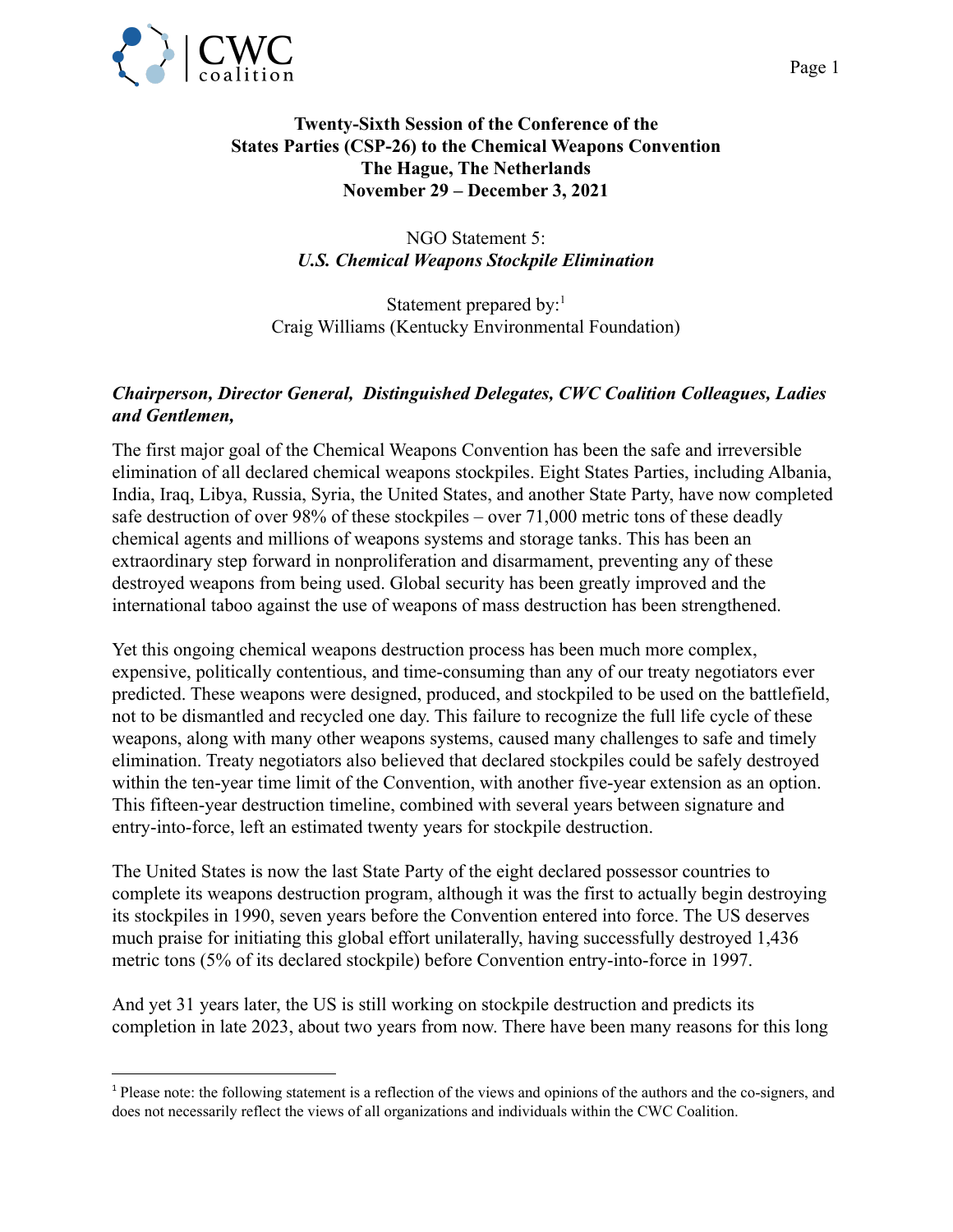



delay, but foremost among them is the role of civil society and local communities in the destruction process, including the selection and permitting of technical processes.

It was to give voice to these civil societies that I formed the Chemical Weapons Working Group in 1990, consisting of citizens, local governments and NGOs in the U.S., the Pacific, and the Russian Federation. This Working Group focused on public health, worker safety, and environmental protection as a priority in the disposal effort. We also supported the ratification of the Treaty by the United States Senate in 1997 and strongly advocated for its passage. The active involvement of civil society in the US dismantlement process, including Citizen Advisory Commissions, has greatly improved protection of the environment and public health, and has also prevented time-consuming lawsuits by states and governors.

Now, 31 years later, the landscape has changed dramatically. The seven other possessor States have met their commitments, although missing most deadlines, under the Convention. The United States is rapidly approaching fulfilling its obligations under the Treaty, and has reaffirmed its commitment to meet the September 2023 complete stockpile elimination deadline.

Currently, the Blue Grass Chemical Agent Pilot Plant (BGCAPP) in Kentucky has safely completed three of its five munition campaigns and is fully engaged in the fourth munitions disposal campaign. Over 180 tons of Mustard, GB and VX nerve agents – about 35% of the Blue Grass stockpile – have been safely destroyed and with each passing day we get closer to 100% destruction.

With transparency and cooperation between federal, state and local governments, regulators and citizen organizations, we here in Kentucky have brought forward a model of cooperation and focus towards a common objective – the safe and timely destruction of our complex stockpile of chemical weapons.

The other US chemical weapons stockpile at Pueblo, Colorado, also continues to make good progress. To date over 2,088 US tons of mustard agent have been safely destroyed – about 80% of the stockpile – and three Static Detonation Chambers are undergoing trial detonations now.

In closing let me underline the important and effective role of local communities, NGOs, and civil society in the US chemical weapons destruction process, thereby helping us all reach our common goal – a world free of a whole class of weapons of mass destruction.

I also want to express, on behalf of my fellow Kentuckians, our gratitude for the diligence and dedication of all Honorable Representatives to the OPCW. Delegations from this multilateral organization have visited us on several occasions and we extend a continuous invitation to do so in the future. We are in the last few years of an extraordinary three-decade effort to safely eliminate declared chemical weapons stockpiles, and I look forward to celebrating with our OPCW colleagues, including States Parties, the Technical Secretariat, and our CWC Coalition when we have successfully completed these difficult tasks.